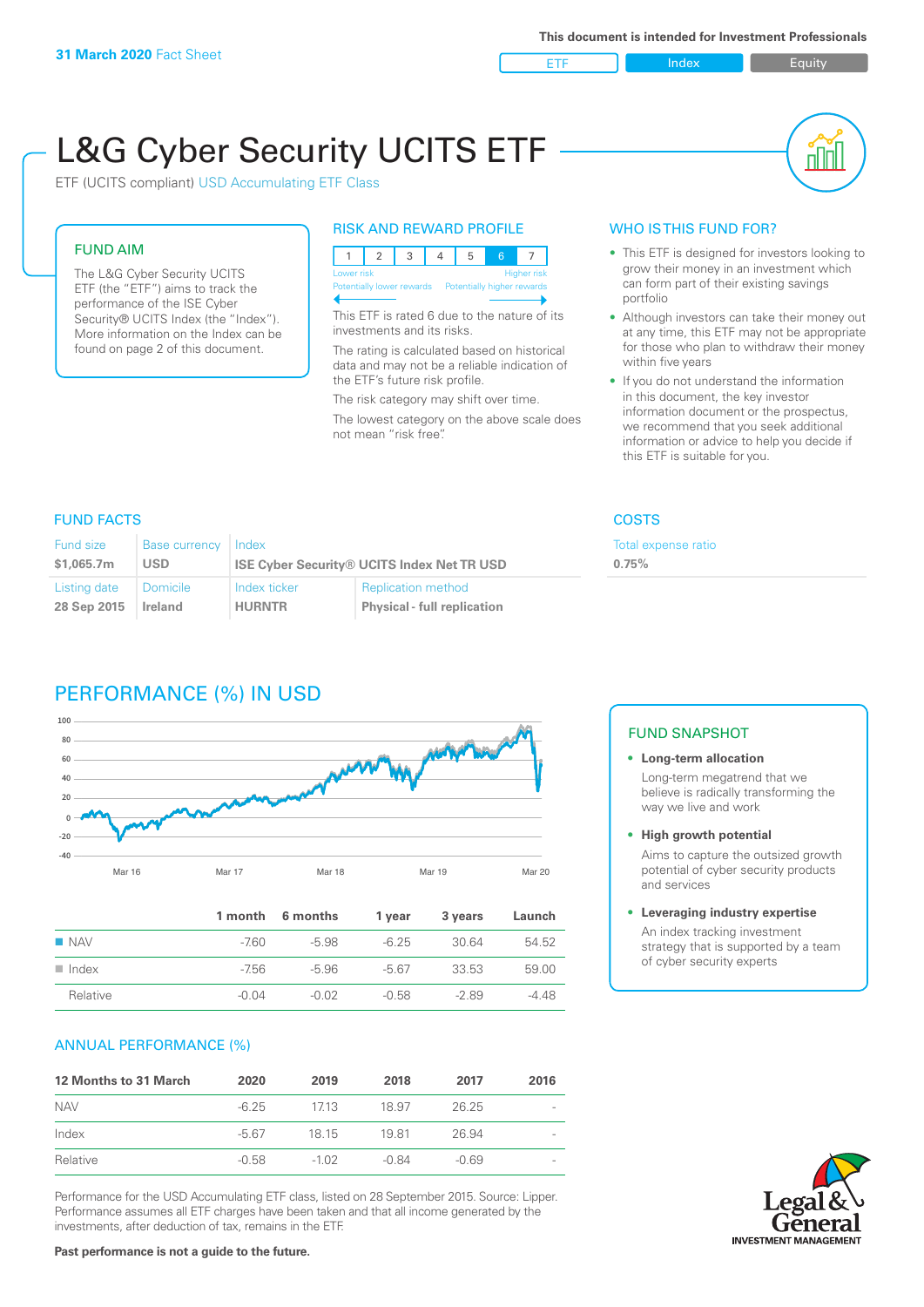# L&G Cyber Security UCITS ETF

# INDEX BREAKDOWN

The breakdowns below relate to the Index. The ETF's portfolio may deviate from the below. All data source LGIM unless otherwise stated. Totals may not sum to 100% due to rounding.





■ Top 10 constituents 37.3% Rest of Index 62.7% No. of constituents in Index 47

# TOP 10 CONSTITUENTS (%)

| CrowdStrike                       | 42              |
|-----------------------------------|-----------------|
| Akamai Technologies               | 40              |
| Qualys                            | 39              |
| Nortonl ifel ock                  | 3.9             |
| NetScout Systems                  | 3.7             |
| ForeScout Technologies            | 36              |
| Trend Micro                       | 36              |
| Fortinet                          | 36              |
| Check Point Software Technologies | $\mathcal{R}$ 4 |
| Proofpoint                        | $\mathcal{R}$ 4 |
|                                   |                 |

# INDEX DESCRIPTION

The Index aims to track the performance of a basket of stocks of companies that are actively engaged in providing cyber security technology and services.

The Index is comprised of companies which are publically traded on various stock exchanges around the world that generate a material proportion of their revenues from the cyber security industry. The industry is deemed to be comprised of companies in the following two subsectors: (1) Infrastructure Providers that develop hardware and software for safeguarding internal and external access to files, websites and networks; and (2) Service Providers that provide consulting and secure cyber-based services.

A company is only eligible for inclusion in the Index if it is of a sufficient size (determined by reference to the total market value of its shares) and it is sufficiently "liquid" (a measure of how actively its shares are traded on a daily basis).

Within the Index, the weights allocated to the Infrastructure Provider and Service Provider subsectors are determined by reference to the relative size of each sector (i.e. the total market value of the shares of all companies within each subsector). Initially, the companies are equally weighted within each subsector. However, an adjustment to the weights is made if any company falls short of a liquidity test that is applied to each company individually.

# INVESTMENT MANAGER

GO ETF Solutions LLP is the investment manager for each of the exchange traded funds (ETFs) issued by Legal & General UCITS ETF Plc and is responsible for the day-to-day investment management decisions for this ETF. The team is highly experienced with respect to all aspects relating to the management of an ETF portfolio, including collateral management, OTC swap trading, adherence to UCITS regulations and counterparty exposure and monitoring.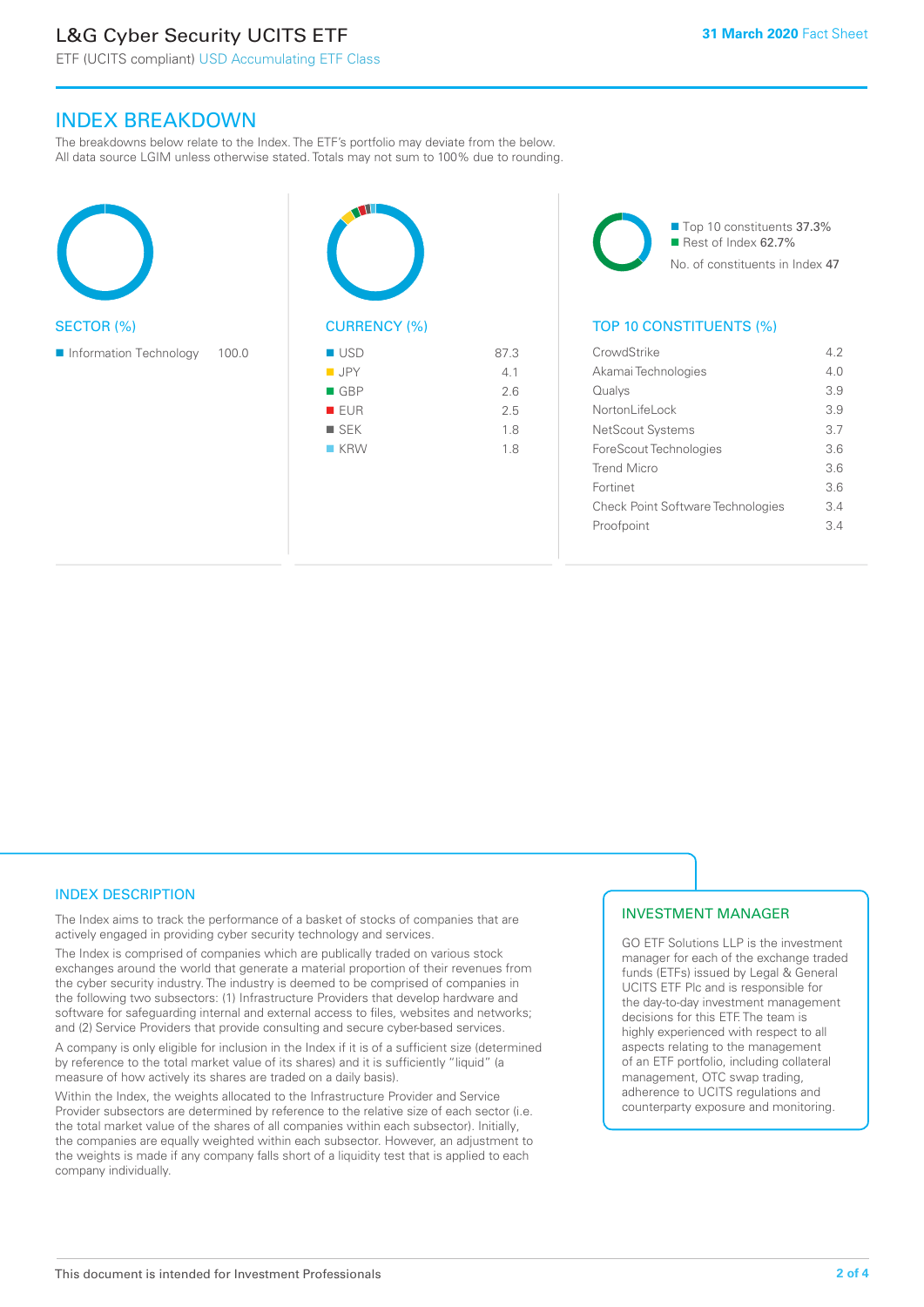# L&G Cyber Security UCITS ETF

ETF (UCITS compliant) USD Accumulating ETF Class

# KEY RISKS

- The value of an investment and any income taken from it is not guaranteed and can go down as well as up; you may not get back the amount you originally invested.
- An investment in the ETF involves a significant degree of risk. Any decision to invest should be based on the information contained in the relevant prospectus. Prospective investors should obtain their own independent accounting, tax and legal advice and should consult their own professional advisers to ascertain the suitability of the ETF as an investment.
- The value of the shares in the ETF is directly affected by increases and decreases in the value of the Index. Accordingly the value of a share in the ETF may go up or down and a shareholder may lose some or the entire amount invested.
- The ETF's ability to closely track the Index will be affected by its ability to purchase and/or sell the Index constituents and any legal or regulatory restrictions or disruptions affecting them.
- The ETF's ability to closely track the Index will also be affected by transaction costs and taxes incurred when adjusting its investment portfolio generally and/ or to mirror any periodic adjustments to the constituents of the Index. There can be no certainty that ETF shares can always be bought or sold on a stock exchange or that the market price at which the ETF shares may be traded on a stock exchange will reflect the performance of the Index.
- The ETF is subject to the risk that third party service providers (such as a bank entering into swaps with the ETF or the ETF's depositary) may go bankrupt or fail to pay money due to the ETF or return property belonging to the ETF.
- As the Index includes micro, small and medium-sized publicly traded companies, the ETF is subject to the risk that such companies may be more vulnerable to adverse business or economic events and greater and more unpredictable price changes than larger companies or the stock market as a whole.
- The ETF is subject to the risks associated with technology-focused companies and are particularly vulnerable to rapid developments in technology (which may leave their products out-of-date), government regulation and competition from domestic and foreign competitors who may have lower production costs. Such companies may also have difficulties establishing and maintaining patents, copyrights, trademarks and trade secrets relating to their products which could negatively affect their value.

For more information, please refer to the key investor information document on our website Ø

# TRADING INFORMATION

| <b>Exchange</b>           | <b>Currency ISIN</b> |                     | <b>SEDOL</b>   | <b>Ticker</b> | <b>Bloomberg</b> |
|---------------------------|----------------------|---------------------|----------------|---------------|------------------|
| London Stock Exchange USD |                      | IE00BYPLS672        | <b>BYPLS67</b> | <b>USPY</b>   | USPY IN          |
| London Stock Exchange GBP |                      | IE00BYPLS672        | BYRGP36        | <b>ISPY</b>   | ISPY I N         |
| Borsa Italiana            | <b>EUR</b>           | IE00BYPLS672        | <b>BYV7098</b> | <b>ISPY</b>   | <b>ISPY IM</b>   |
| Deutsche Börse            | <b>EUR</b>           | <b>IFOORYPLS672</b> | BYRMFH8 USPY   |               | <b>USPY GY</b>   |
| <b>SIX Swiss Exchange</b> | CHF                  | IE00BYPLS672        | <b>RYSXHT6</b> | <b>ISPY</b>   | <b>ISPY SW</b>   |
| <b>NYSE Euronext</b>      | FUR                  | IF00BYPLS672        | <b>BE33SD9</b> | ISPY          | <b>ISPY NA</b>   |

The currency shown is the trading currency of the listing.



# SPOTLIGHT ON LEGAL & GENERAL INVESTMENT MANAGEMENT

We are one of Europe's largest asset managers and a major global investor, with assets under management of €1,411.7 billion (as at 31 December 2019). We work with a wide range of global clients, including pension schemes, sovereign wealth funds, fund distributors and retail investors.

Source: LGIM internal data as at 31 December 2019. The AUM disclosed aggregates the assets managed by LGIM in the UK, LGIMA in the US and LGIM Asia in Hong Kong. The AUM includes the value of securities and derivatives positions.

# COUNTRY REGISTRATION



# TO FIND OUT MORE



#### **Index Disclaimer**

Nasdaq, Inc. and its respective affiliates do not guarantee the accuracy and/or the completeness of the ISE Cyber Security® UCITS Index (the "Index") or any data included therein and Nasdaq, Inc. and its respective affiliates shall have no liability for any errors, omissions, or interruptions therein. Nasdaq, Inc. and its respective affiliates make no warranty, express or implied, as to results to be obtained by the adviser, owners of the ETF, or any other person or entity from the use of the Index or any data included therein. Nasdaq, Inc. and its respective affiliates make no express or implied warranties, and expressly disclaim all warranties, of merchantability or fitness for a particular purpose or use with respect to the Index or any data included therein. Without limiting any of the foregoing, in no event shall Nasdaq, Inc. or its respective affiliates have any liability for any lost profits or indirect, punitive, special or consequential damages or losses, even if notified of the possibility of such damages.